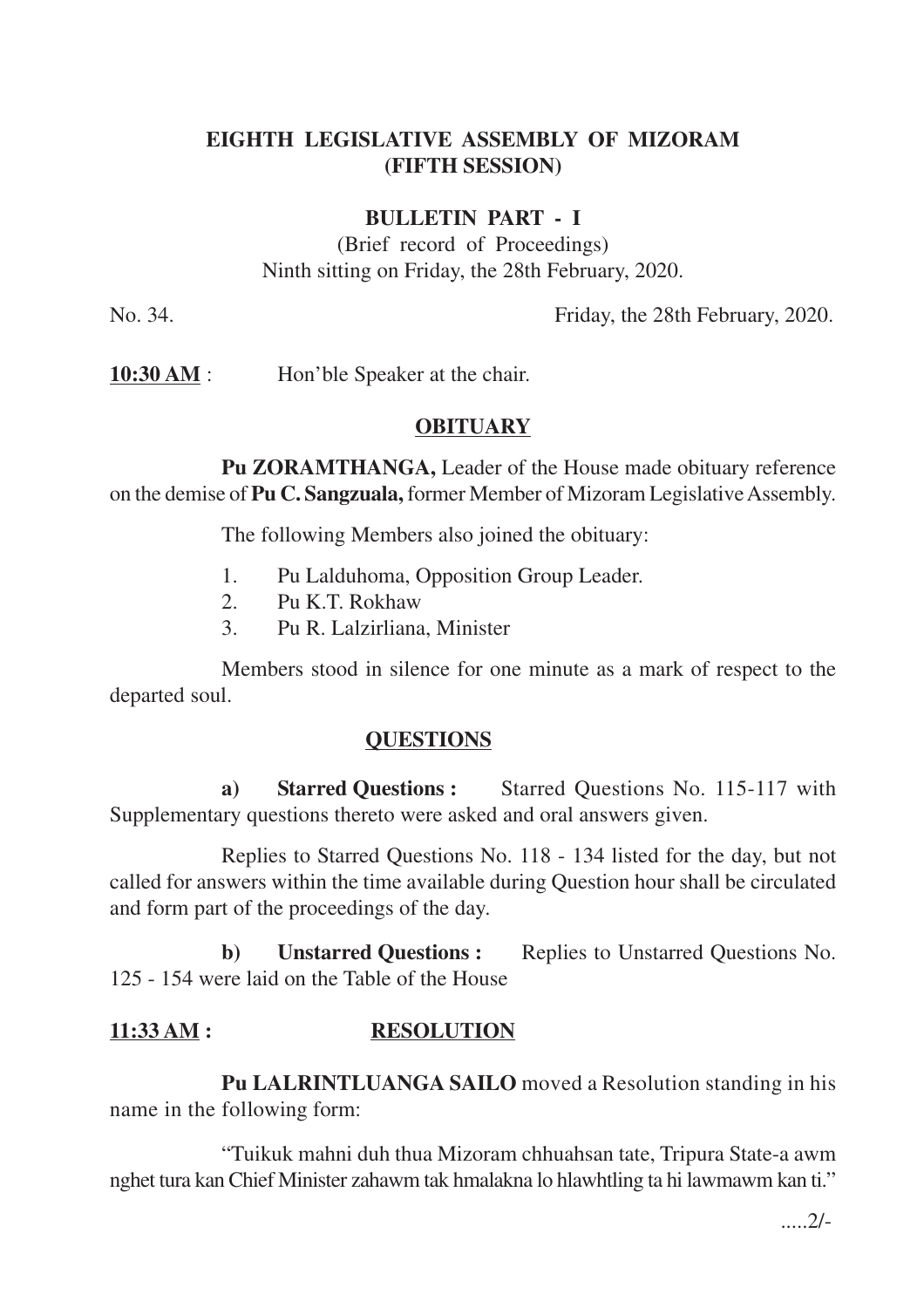**Pu ZORAMTHANGA,** Hon'ble Chief Minister proposed verbal amendment to the Resolution in the following form:

"Bru mahni duh thua Mizoram chhuahsan tate, Tripura State-a awm nghet tura Kohhran, NGO, Political Party hrang hrangte leh kan Chief Minister zahawm tak hmalakna lo hlawhtling ta hi lawmawm kan ti."

The following Members participated in the discussion:

- 1. Pu Tawnluia, Deputy Chief Minister
- 2. Dr. F. Lalnunmawia
- 3. Pu Zothantluanga
- 4. Pu lalduhoma

#### **01:05 PM : RECESS**

## **02:00 PM :** Hon'ble Deputy Speaker at the Chair. Discussion on the Resolution continued.

- 5. Dr. ZR. Thiamsanga
- 6. Pu C. Ngunlianchunga
- 7. Pu H. Biakzaua

**02:24 PM :** Pu Lalrinsanga Ralte at the Chair.

- 8. Pu Zodintluanga Ralte
- 9. Pu Lalchhandama Ralte, Minister of State

**02:47 PM :** Hon'ble Deputy Speaker at the Chair.

- 10. Pu Vanlalhlana
- 11. Pu Lawmawma Tochhawng
- 12. Pu Lalruatkima, Minister of State

### **03:10 PM :** Hon'ble Speaker at the Chair.

13. Pu K.T. Rokhaw

**04:20 PM : Pu LALCHAMLIANA,** Minister for Home Department clarified various points raised on the Resolution by members.

**04:35 PM : Pu ZORAMTHANGA,** Chief Minister and Leader of the House wound up the discussion and thanked the Members who participated in the discussion.